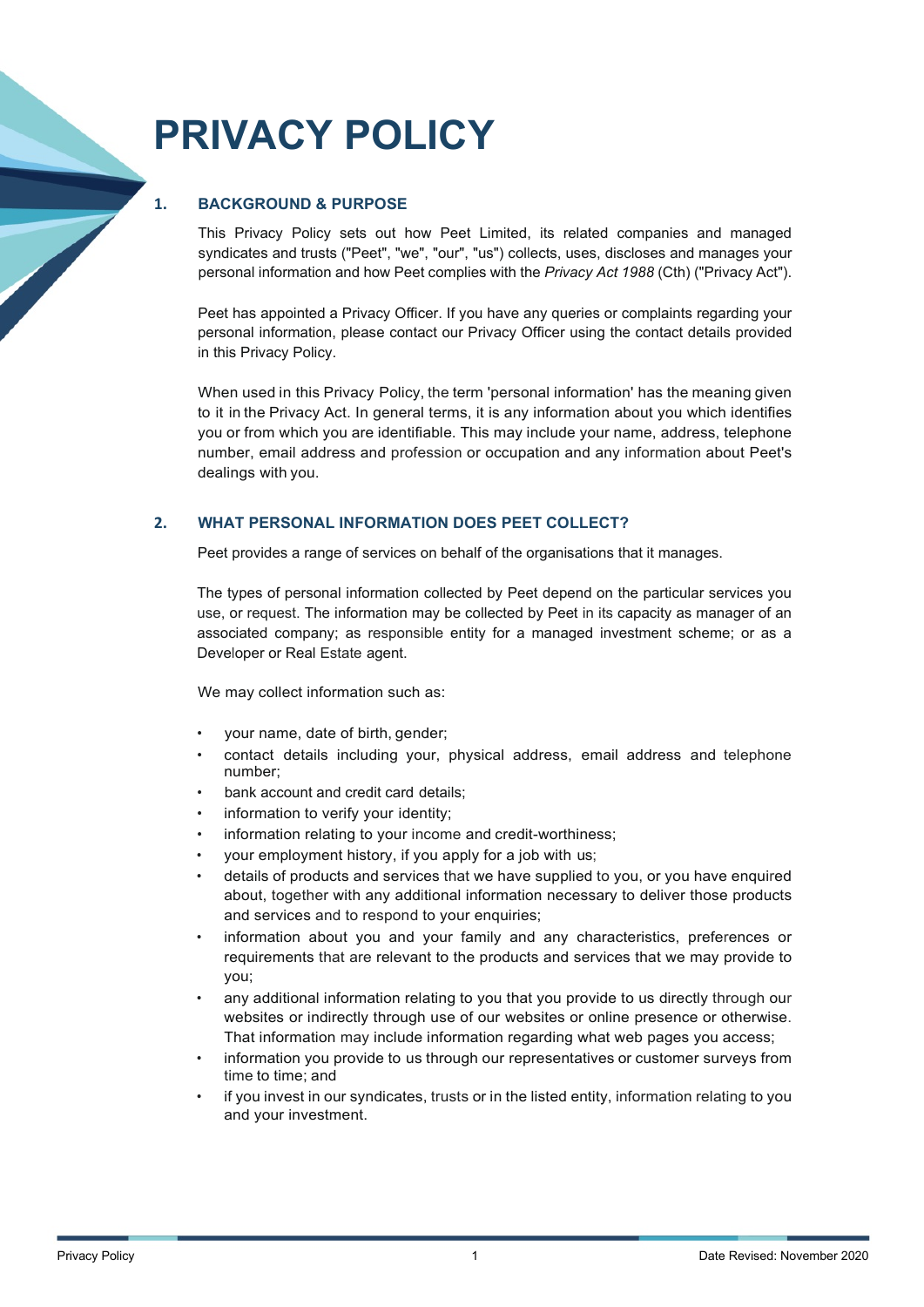#### **3. HOW DOES PEET COLLECT YOUR PERSONAL INFORMATION?**

Peet may collect your personal information using a variety of methods, including:

- through your access and use of our corporate or estate websites;
- through your participation in surveys, questionnaires, competitions and promotions run by or on behalf of Peet;
- during conversations between you and our representatives, including sales representatives;
- when you make an enquiry:
- when you complete an application for securities in our syndicates or trusts; or
- when you make an offer to acquire a property from one of our estates.

The information collected will generally be used to complete either a written or on-line form.

We may also collect personal information from third parties including from our related companies and managed syndicates and trusts, third party companies such as credit reporting agencies and government entities.

#### **4. FOR WHAT PURPOSES DOES PEET HANDLE YOUR PERSONAL INFORMATION?**

We collect, hold, use and disclose your personal information to provide you with an appropriate product or service. Other purposes for handling your personal information include:

- To maintain our syndicates' and trusts' registers of security holders;
- To facilitate distribution of payments and corporate communications (including annual reports, notices of meetings, quarterly operational updates) and other important information that we may wish to communicate;
- To send marketing communications to you, including by way of email, phone call or short message service (SMS) communication, to inform you of new estates and developments that might be of interest to you;
- To send you marketing communications to inform you of new investment opportunities in a new company syndicate or managed investment scheme; and
- To otherwise run our business.

If at any time you would like to opt out of receiving our marketing communications, you can contact our Privacy Officer.

# **5. TO WHOM DOES PEET DISCLOSE YOUR PERSONAL INFORMATION?**

Entities to which Peet may disclose your personal information include:

- Entities within the broader Peet Group or our representatives, business partners, contractors, or agents - for example during the marketing phase of a new land syndicate or similarproduct;
- Our professional advisers, auditors, and insurers; and
- Regulatory authorities including the ATO or as otherwise required to fulfil legal and regulatory requirements.

Peet is unlikely to disclose personal information to overseas recipients, unless required to fulfil legal and regulatory requirements.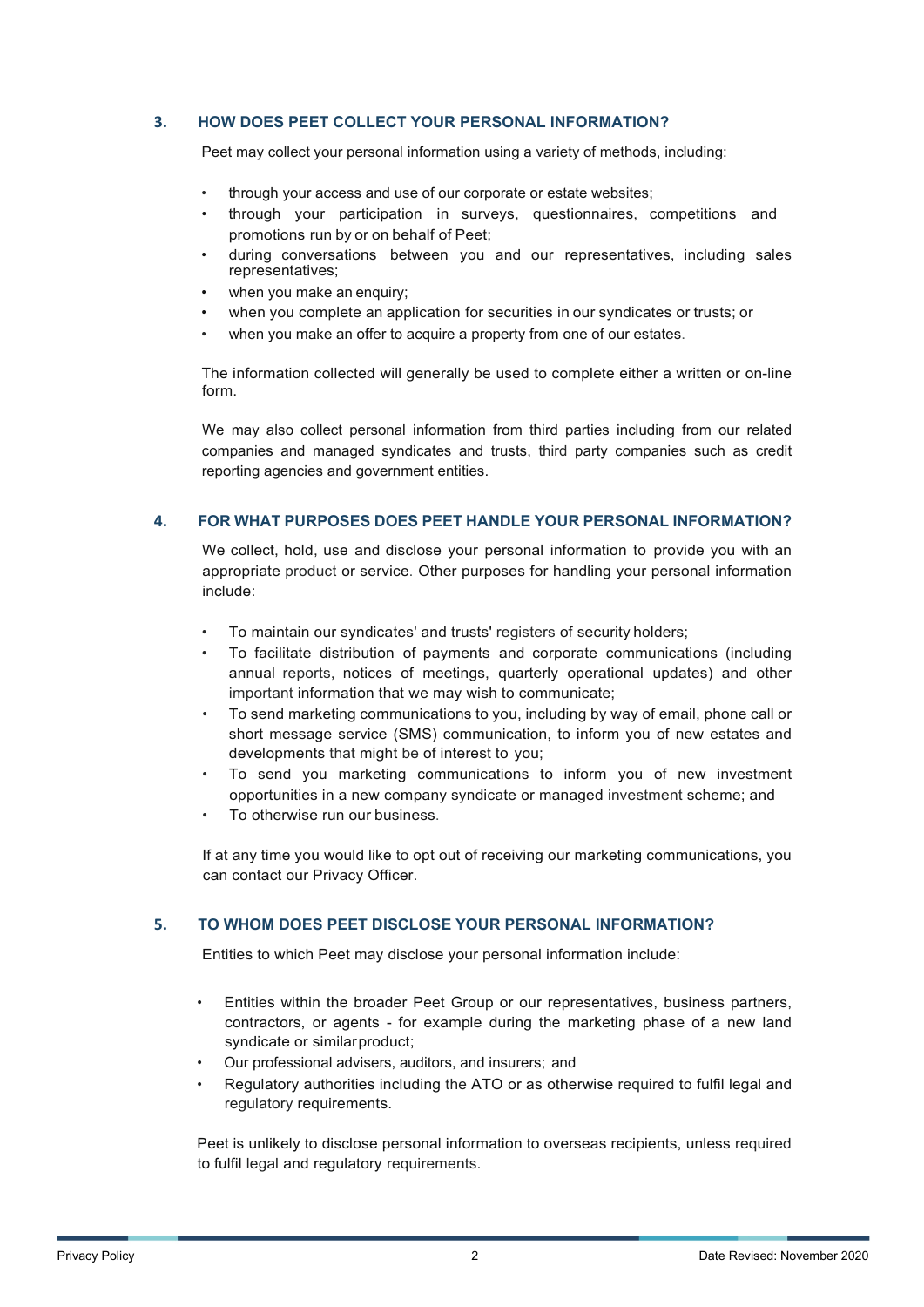#### **6. COOKIES**

A cookie is a simple text file that is stored on your computer or mobile device by a website's server. Each cookie is unique to your web browser, and contains anonymous information such as a unique identifier, the site name, and other non-personal information. It allows a website to remember things like your preferences but can also be used to enable companies to target their advertising or marketing messages based for example, on your location and/or web browsing habits. Cookies do not, by themselves, contain information that personally identifies you (such as your name, address, or email address). However, cookies can be used to identify that you have provided such information via an online form, and this can be associated with a company contact record.

Peet may use cookies to serve ads when you visit our website and third-party sites on which we advertise. In addition, Peet use web beacons, provided by our ad-serving partner, to help manage our online advertising. These web beacons enable our ad server to recognize a browser's cookie when a browser visits this site, and to learn which banner ads bring users to Peet's website.

Cookies are stored on a computer's hard drive, but they cannot access it, so a cookie can't read other information stored on a user's hard drive, or get a user's e-mail address, etc. Cookies can only store data that is provided by the server or generated by an explicit user action.

## **7. HOW DOES PEET PROTECT PERSONAL INFORMATION?**

Personal information is mainly held in secure electronic databases, paper-based files, and other records. We use a range of physical and electronic processes in seeking to ensure the security of personal information that we hold. Our staff, contractors and others to whom we choose to disclose personal information are required to maintain confidentiality over personal information we hold.

## **8. HOW CAN INDIVIDUALS ACCESS AND CORRECT THEIR PERSONAL INFORMATION?**

You have the right to obtain a copy of any personal information which we hold about you and to advise us of any inaccuracy. There may be some exceptions to this, but we will let you know at the time. To make a request to access or correct information we hold about you, please contact the Privacy Officer. We will require you to verify your identity and to specify what information you require. We may charge a fee to cover the cost of verifying the application and locating, retrieving, reviewing and copying any material request ed. If we refuse your request to obtain any of your personal information or to make a correction, we will let you know our reasons for doing so in writing.

# **9. HOW CAN INDIVIDUALS LODGE A COMPLAINT?**

If you believe that Peet has interfered with your privacy, or breached the Privacy Act, please communicate your complaint in writing to the Privacy Officer.

When the Privacy Officer receives your complaint, Peet will seek to respond promptly to your complaint. If you are not satisfied with the response, we encourage you to contact the Privacy Officer who will advise you about further options, including, if appropriate, contacting the Privacy Commissioner (Office of the Australian Information Commissioner).